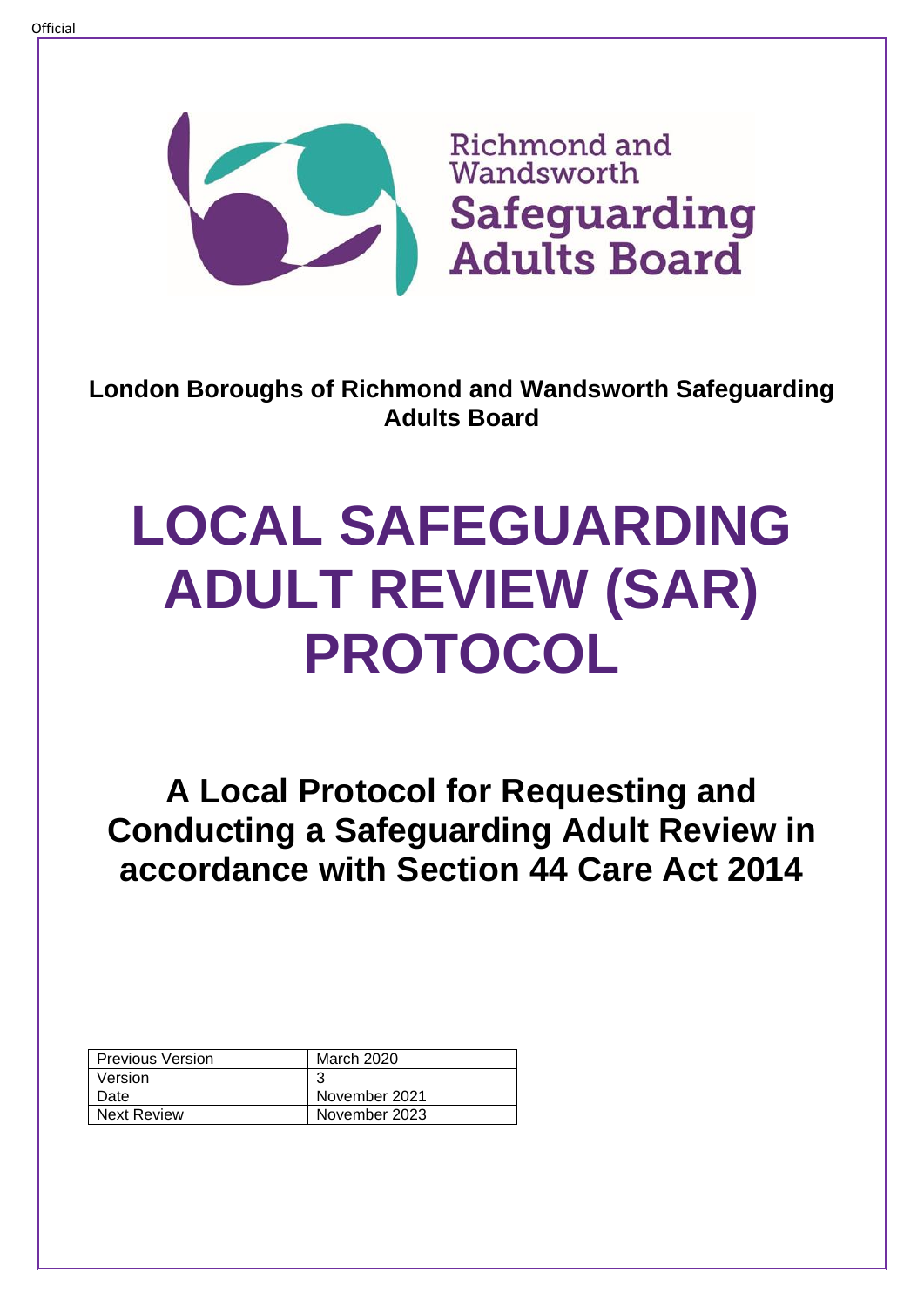### **CONTENTS**

| 1.  |                                                                |
|-----|----------------------------------------------------------------|
| 2.  |                                                                |
| 3.  |                                                                |
| 4.  |                                                                |
| 5.  |                                                                |
| 6.  |                                                                |
| 7.  | INVOLVING THE PERSON, THEIR FAMILY AND/OR RELATIVES 6          |
| 8.  | SUPPORTING STAFF AND OTHERS INVOLVED IN THE SAFEGUARDING ADULT |
| 9.  | SAFEGUARDING ADULT REVIEW REPORTS AND RECOMMENDATIONS7         |
| 10. |                                                                |
| 11. | FINDINGS, LEARNING LESSONS AND IMPLEMENTING RECOMMENDATIONS 8  |
| 12. |                                                                |
|     |                                                                |
|     |                                                                |
|     |                                                                |
|     |                                                                |
|     |                                                                |
|     |                                                                |

### **Context and local references**

This protocol has been revised since the 2014 Care Act Guidance.

It should be read in conjunction with the **London Multi-agency Safeguarding Procedures**.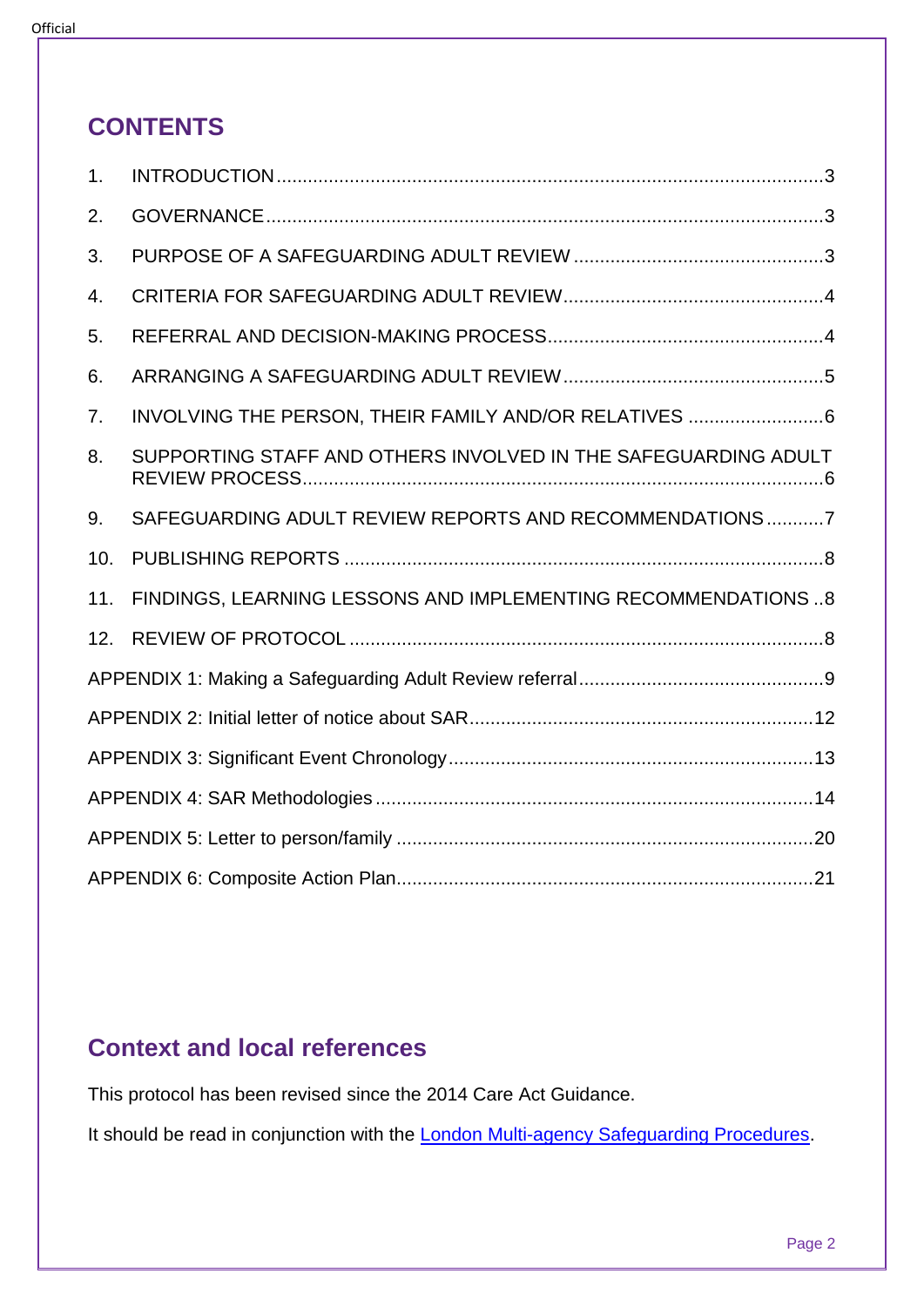### <span id="page-2-0"></span>**1. INTRODUCTION**

- 1.1. Section 44 of The Care Act 2014<sup>1</sup>, requires Safeguarding Adult Boards (SABs) to arrange Safeguarding Adult Reviews (SARs) when the criteria are met, and when they are not met but the SAB believes there is value in doing so.
- 1.2. The Care Act 2014 requires the SAB to determine if a SAR is necessary, arrange for its conduct and ensure any required changes are implemented by partners. All members of the SAB are legally required<sup>2</sup> to co-operate in and contribute to the SAR in order to identify learnings and apply these to future cases.
- 1.3. This Protocol has been developed by the Richmond and Wandsworth SAB (RWSAB) to support the partnership in identifying and conducting SARs. It describes the process to follow and must be read in conjunction with the [Care and Support Statutory](https://www.gov.uk/government/publications/care-act-statutory-guidance/care-and-support-statutory-guidance)  [Guidance](https://www.gov.uk/government/publications/care-act-statutory-guidance/care-and-support-statutory-guidance) and the [London Multi-agency Safeguarding Policy.](https://www.sabrichmondandwandsworth.org.uk/media/1351/safeguarding_london_multi_agency_policy_and_procedures.pdf)

### <span id="page-2-1"></span>**2. GOVERNANCE**

- 2.1. The RWSAB has the statutory responsibility for determining whether a SAR is required, making arrangements for it to be carried out and ensuring that learning is shared, and corrective actions completed. In RWSAB this function is discharged through the SAB Executive Group. Details of the SAB Executive's Terms of Reference and membership can be found on the [RWSAB website.](https://www.sabrichmondandwandsworth.org.uk/about-the-safeguarding-adults-board/)
- 2.2. The SAB Executive Group has delegated responsibility for screening referrals and arranging for reviews to be completed to the SAR Sub-group. Details of the [SAR Sub](https://www.sabrichmondandwandsworth.org.uk/safeguarding-adults-board-subgroups/#sar_subgroup)group's [Terms of Reference](https://www.sabrichmondandwandsworth.org.uk/safeguarding-adults-board-subgroups/#sar_subgroup) and membership can be found on the RWSAB website.

### <span id="page-2-2"></span>**3. PURPOSE OF A SAFEGUARDING ADULT REVIEW**

- 3.1. The purpose of a SAR is clearly defined in the Care Act 2014. It is to promote effective learning and improvement actions to prevent future deaths or serious harm occurring again. The lessons learnt for the case should be applied to future cases to ensure continuous improvement of practice.
- 3.2. The purpose is **NOT** to hold any individual or organisation to account. Other processes exist for that, including criminal proceedings, disciplinary procedures, employment law and systems of service and professional regulation, such as the Care Quality Commission and the Nursing and Midwifery Council, the Health and Care Professions Council, and the General Medical Council, etc.
- 3.3. It will be highly likely that a safeguarding process will have been followed in relation to the circumstances of the case. The SAR is for consideration of the most serious

<sup>1</sup> [http://www.legislation.gov.uk/ukpga/2014/23/part/1/crossheading/safeguarding-adults-at-risk-of-abuse-or](http://www.legislation.gov.uk/ukpga/2014/23/part/1/crossheading/safeguarding-adults-at-risk-of-abuse-or-neglect/enacted)[neglect/enacted](http://www.legislation.gov.uk/ukpga/2014/23/part/1/crossheading/safeguarding-adults-at-risk-of-abuse-or-neglect/enacted)

 $2$  See section 45 (5) of Care Act 2014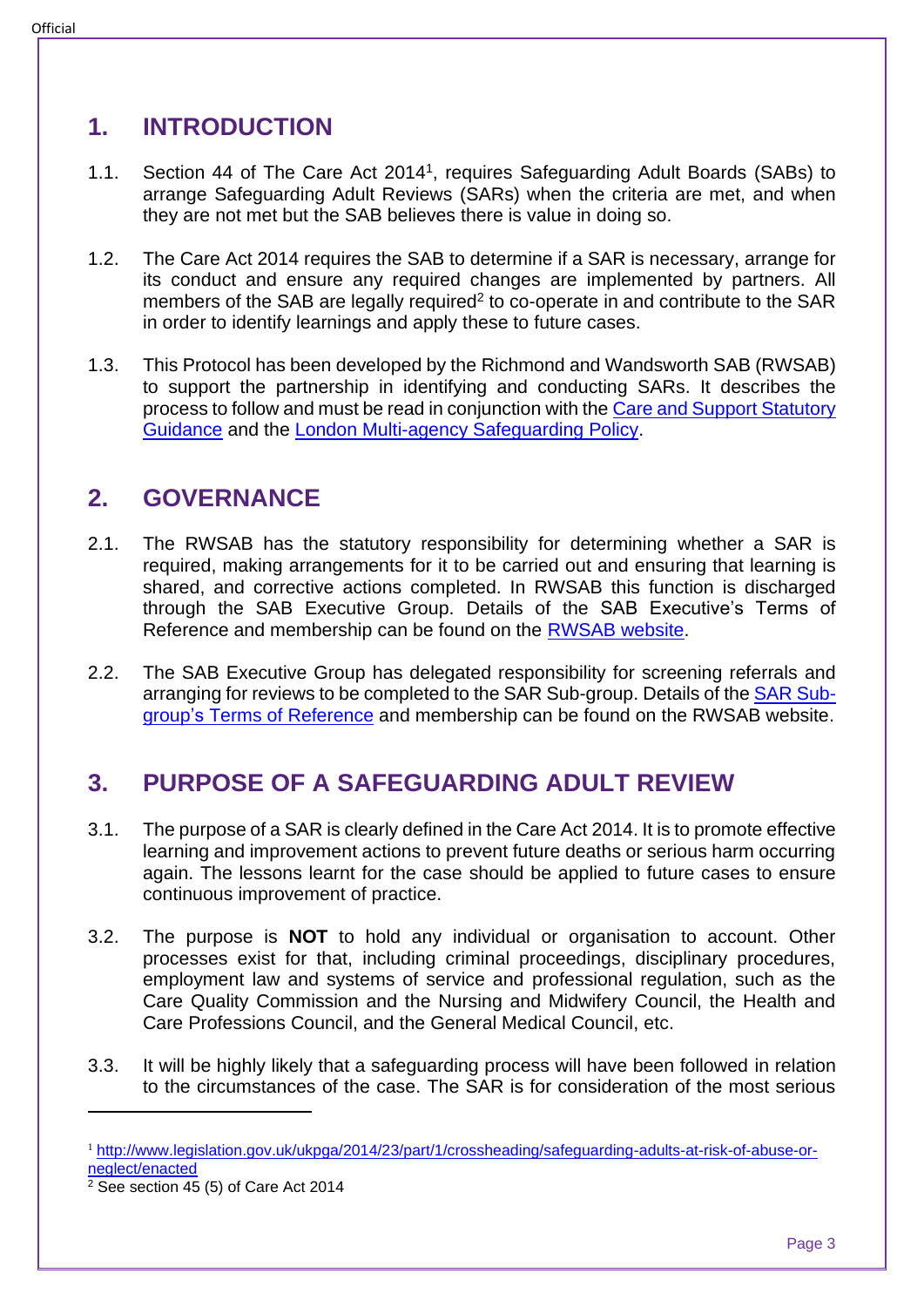issues and will not be an alternative to a safeguarding enquiry, investigation or process, however, there should be consideration of whether a SAR might be more effective than a Section 42 enquiry if the latter has not commenced when consideration is being given to making a SAR referral.

### <span id="page-3-0"></span>**4. CRITERIA FOR SAFEGUARDING ADULT REVIEW**

- 4.1. The RWSAB **MUST** conduct a SAR when:
	- An adult in its area dies as a result of abuse or neglect **AND**
	- there is concern that partner agencies could have worked more effectively to protect the adult **OR**
	- where an adult is still alive but has experienced serious abuse or neglect.
- 4.2. "*Serious abuse or neglect*" may include where:
	- It is likely that an individual would have died if not for an intervention;
	- the individual suffered permanent harm as a result of abuse or neglect;
	- the abuse or neglect led to reduced capacity or quality of life (whether because of physical or psychological effects).
- 4.3. The RWSAB **MAY** agree to undertake a SAR where the criteria in 4.1 are not met but the RWSAB believes there is value in doing so. This will be including learning from 'near misses' and situations where the arrangements worked especially well, and that learning can be applied to future cases.
- 4.4. It is important to remember that the person referred for a SAR needs to have care and support needs, however these do not need to be met by any statutory or other agency.
- 4.5. The person who is referred to RWSAB must live (or have died) within Richmond and Wandsworth Council area. Any person who ordinarily lives in a different area will need to be referred to the local SAB. In some circumstance e.g. where the person has been in a number of Boroughs the RWSAB may agree to jointly commission a SAR with other SABs.

### <span id="page-3-1"></span>**5. REFERRAL AND DECISION-MAKING PROCESS**

- 5.1. Any agency, individual or professional may make a SAR referral. It is expected that any request is first considered by the agency or organisation for whom the professional works, and that the most senior manager or their RWSAB representative makes any formal referral. The referral should clearly outline the reasons the referrer is making the referral with reference to section 4 of this guidance.
- 5.2 The formal referral to the RWSAB should be made using the Referral Notice form in Appendix 1 to the Chair of the SAR Sub-group. Details for submission are set out on the form in Appendix 1 (also available [online\)](https://www.sabrichmondandwandsworth.org.uk/safeguarding-adult-reviews/#referral).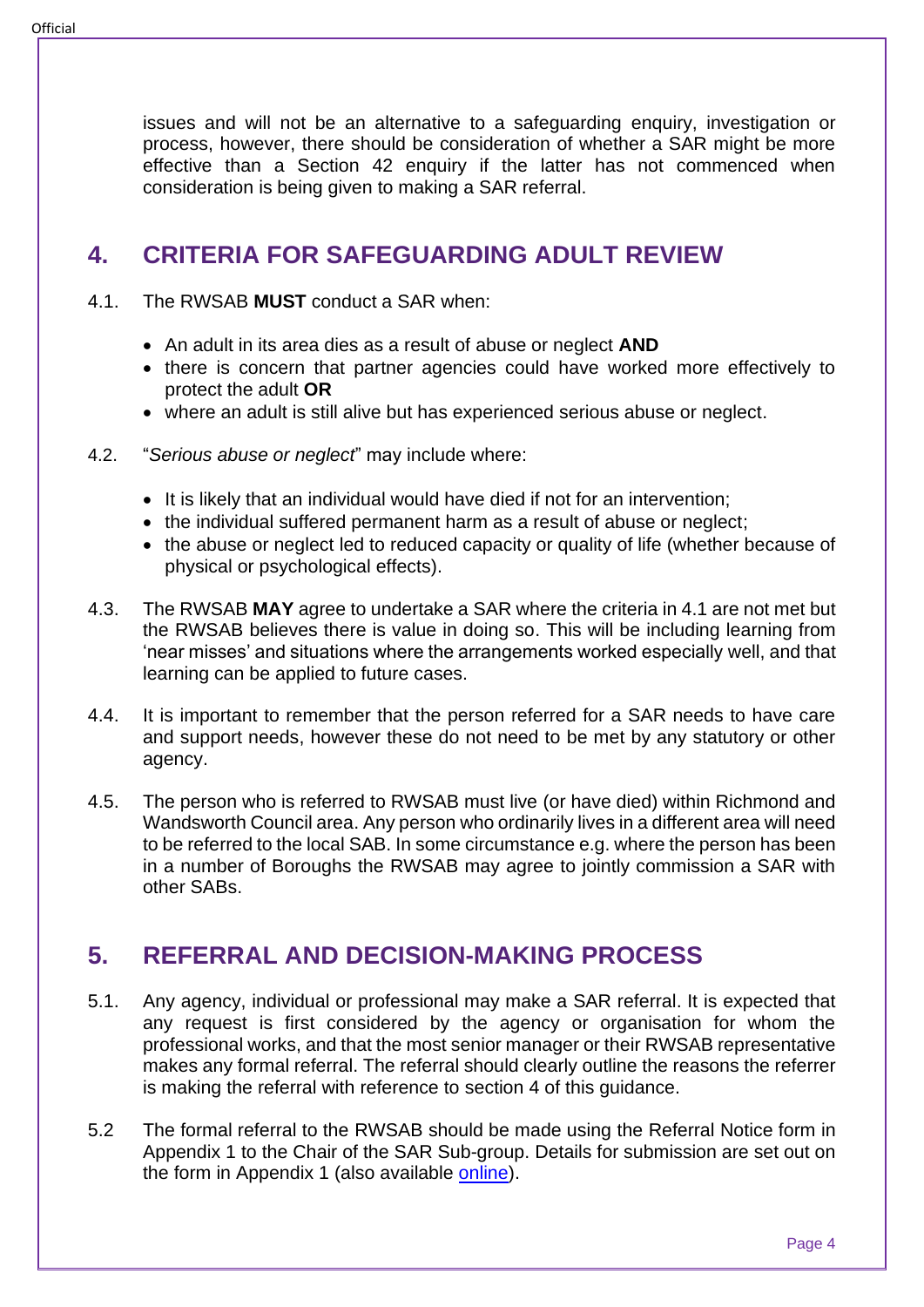- 5.2. All referrals will be screened in relation to the criteria (see 4 above) and presented to the SAR Sub-Group to make a recommendation to the Executive Group on whether the RWSAB should undertake a SAR. The SAR Sub-group will be convened within at least 6 weeks of the referral being received.
- 5.3. All referrers will be invited to present the case at the SAR Sub-group meeting to clarify case details.
- 5.4. The SAR Sub-group will seek to identify at the outset what other reviews and processes are taking place or envisaged in relation to the same event, e.g.:
	- Criminal court case;
	- Health and Safety Executive investigation:
	- Domestic Homicide Review;
	- Mental Health Homicide review;
	- Coroners enquiry;
	- Child serious care review:
	- NHS Serious Incident review;
	- Learning Disability Mortality Review;
	- Police Professional Standards Investigation.
- 5.5. There will be early liaison with the decision-makers in any related review process to determine how the reviews can be effectively managed to maximise learning for individuals and organisations, and to avoid duplication for families and professionals.
- 5.6. The SAR Sub-group will make a recommendation to the SAB Executive who will make the final decisions. The reasons for the final decisions will be clearly documented in the SAB Executive minutes.
- 5.7. Feedback to referrers on the RWSAB decision will be provided by the SAB Coordinator on behalf of the SAB Executive.

### <span id="page-4-0"></span>**6. ARRANGING A SAFEGUARDING ADULT REVIEW**

- 6.1. Once the SAB Executive have agreed for the RWSAB to undertake a SAR, the SAR sub-group will agree the teams of reference for the SAR, taking into account the 6 safeguarding principles in the Care Act (Empowerment, Prevention, Proportionality, Protection, Partnership and Accountability).
- 6.2. The Terms of Reference document will include:
	- Rationale for undertaking a SAR;
	- Scope;
	- Involved agencies;
	- Issues which the review will focus on:
	- Methodology to be used (see flow chart in Appendix 4):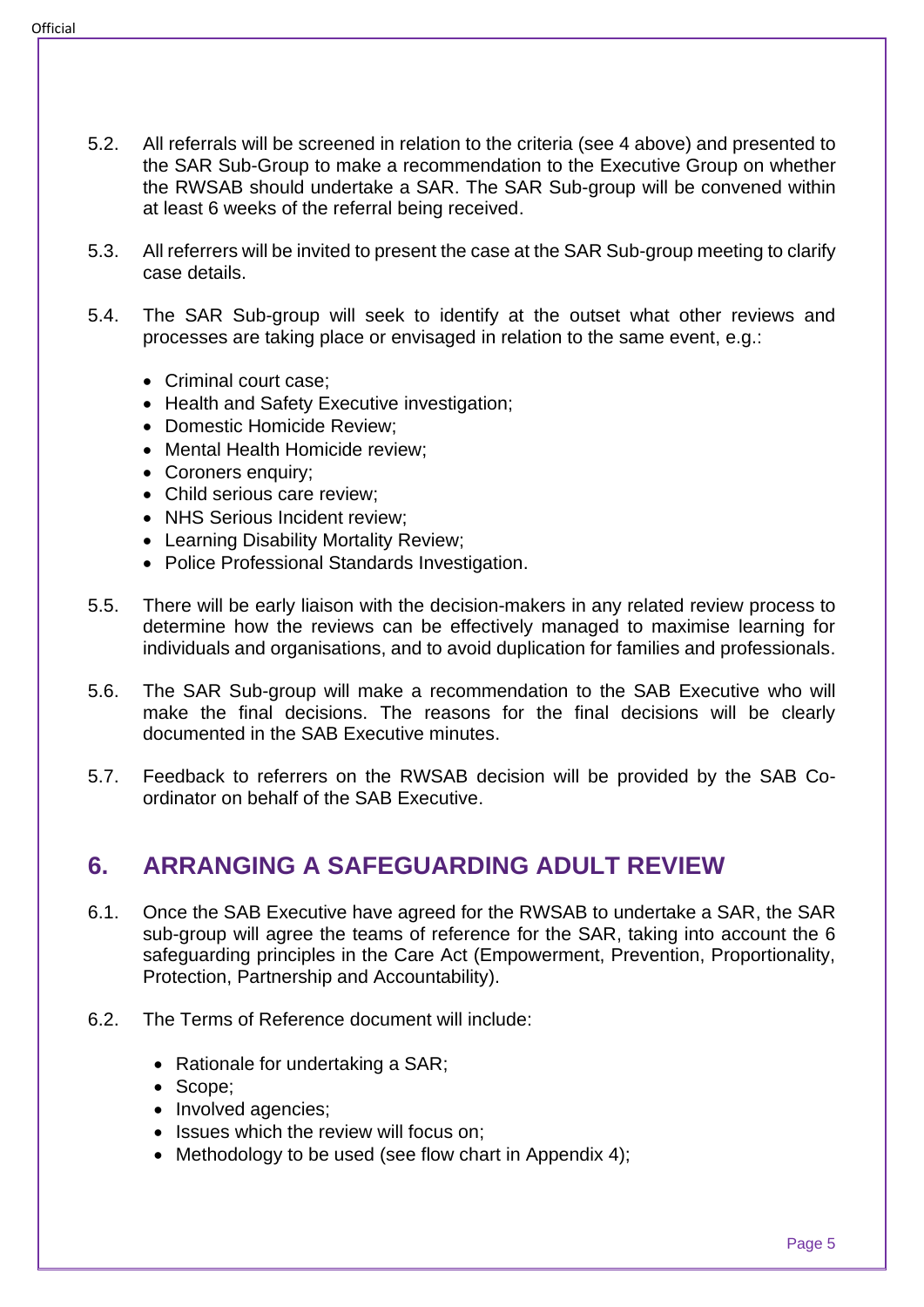- Timescale for completion (which is usually 6 months after the reviewer has been appointed);
- Person and family involvement and support;
- How reviewer will be selected, and any cost associated with this.
- 6.3. Once the SAR Sub-group have agreed the Terms of Reference, the senior Accountable Officer of each involved agency will be notified in writing that a SAR is to take place. (see Appendix 2 for standard letter of notice) They will be asked to nominate representatives who will ensure the full engagement of their organisation in the process and to supply a chronology (See Appendix 3 for key event chronology template). Note Section 45 of the Care Act requires all agencies to supply the SAB with information for a SAR when requested to do so.
- 6.4. A lead reviewer, who has no previous involvement in the case management and no conflicts of interest, will be appointed for each SAR. Where there is a need for an external reviewer to be appointed, this will be undertaken using the Councils' procurement procedures.
- 6.5. The reviewer must have the appropriate skills and be able to lead a SAR process which encourages openness, and which is focussed on identifying system learning. The reviewer should also be able to produce a SAR report which fulfils the RWSAB terms of reference for the SAR and is compliant with London ADASS quality markers.
- 6.6. The SAB co-ordinator will contact agency representatives to advise them of any activities they need to undertake e.g. prepare IMR, attending SAR panel meeting, etc.

### <span id="page-5-0"></span>**7. INVOLVING THE PERSON, THEIR FAMILY AND/OR RELATIVES**

- 7.1. Involving the adult at risk (if they have survived) and/or their family is significant to the SAR process. The purpose of a SAR and the process it follows will be unfamiliar for the adult at risk and/or their family, adding to their distress and inevitable concerns. It will be a very sensitive time for everyone, and consideration should be given at an early stage as to how this will be done. Decisions will be made early on about how the adult at risk and/or their families will be supported and by whom.
- 7.2. The adult at risk and/or their families will be advised in writing about what to expect from the SAR process and how they could be involved. (See Appendix 5 for template letter). In addition, adults at risk and/or their families could be supplied with the [RWSAB leaflet](https://www.sabrichmondandwandsworth.org.uk/media/1418/what_is_a_safeguarding_adults_review.pdf) for families.

### <span id="page-5-1"></span>**8. SUPPORTING STAFF AND OTHERS INVOLVED IN THE SAFEGUARDING ADULT REVIEW PROCESS**

8.1. As soon as a SAR has been agreed, involved professionals should be advised that a SAR is being conducted and of the role they will be required to fulfil. The nature, scope and timescale of the SAR should be made clear at the earliest possible stage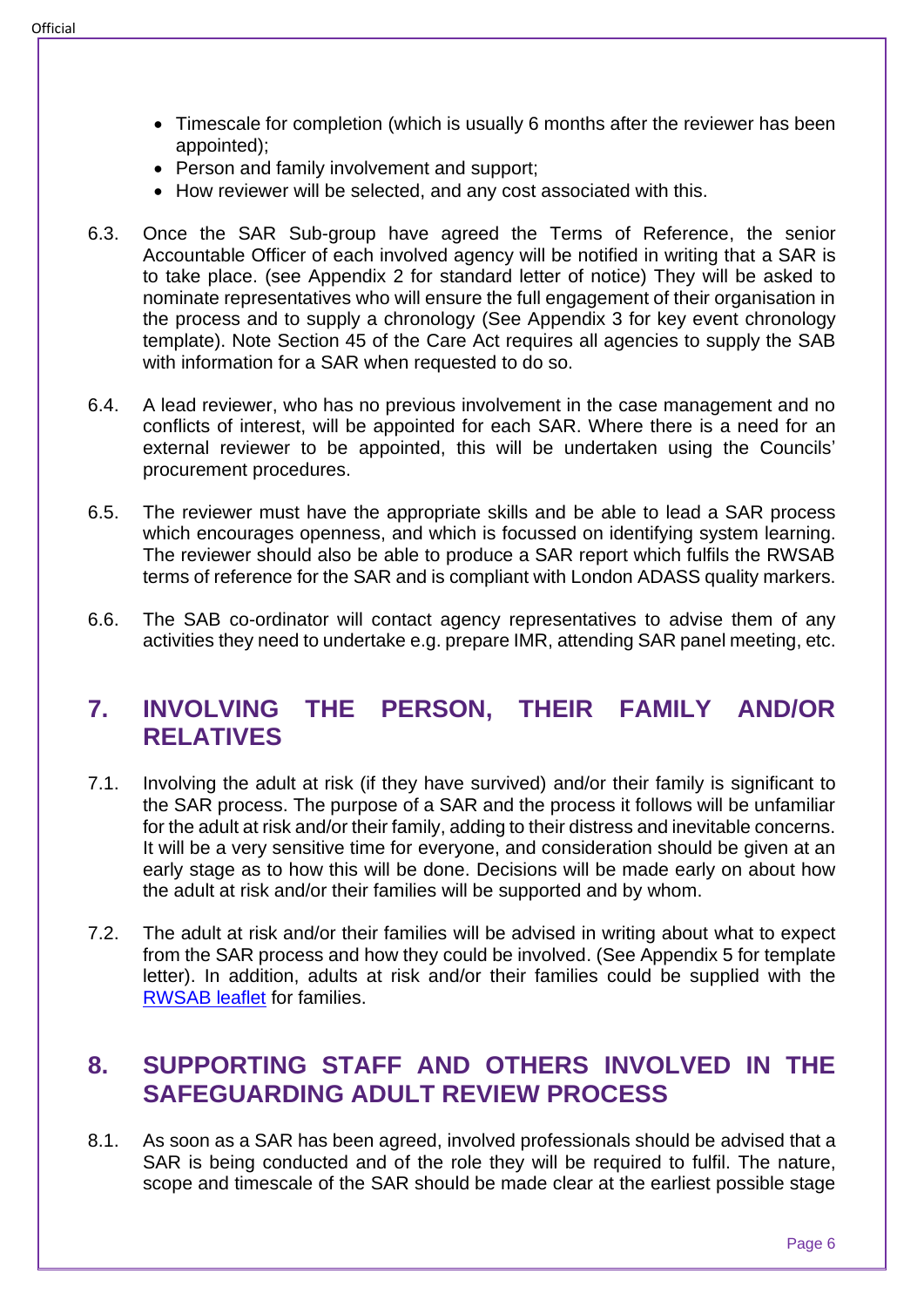to involved professionals and their line managers. It should be understood that the review process can be lengthy.

- 8.2. All agencies must support staff and practitioners involved in a SAR to "tell it like it is", without fear of retribution, so real learning and improvement can happen.
- 8.3. Agencies are responsible for ensuring their own staff, volunteers and others are provided with a safe environment to discuss their feelings and offered support where and as needed. The death or serious injury of an adult at risk will have an impact on staff and others and needs to be acknowledged by the agency. The impact may be felt beyond the individual staff and volunteers involved, to the team, organisation or workplace.
- 8.4. Where concerns about an individual's practice or professional conduct are raised through the SAR process, it remains the responsibility of the individual agency to trigger any action in proportion with the concerns.
- 8.5. At the conclusion of the SAR each agency should consider the best way to involve staff and others in disseminating learning that has been identified, and to ensure oversight of practice that subsequently changes.

### <span id="page-6-0"></span>**9. SAFEGUARDING ADULT REVIEW REPORTS AND RECOMMENDATIONS**

- 9.1. There must always be an anonymised final SAR report which has been agreed by all stakeholders involved in the SAR and which outlines the following:
	- What happened;
	- Any errors or problematic practice and/or what could have been done differently;
	- Why those errors or problematic practice occurred and/or why things weren't done differently;
	- Which of those explanations are unique to this case and context, and what can be extrapolated for future cases so become findings (system findings)?
- 9.2. The report must be accompanied by a composite action plan which identifies the actions to be taken in response to system findings to help prevent similar harm in future cases. (See template in Appendix 6).
- 9.3. The SAR Sub-group will quality assure the SAR report and present a draft Board response and agreed action plan to the SAB Executive for final sign off.
- 9.4. The SAB Co-ordinator will make appropriate arrangements for the SAR report and documentation to be held securely and confidentially for an appropriate period of time in line with prevailing Information Sharing Agreements, the Data Protection Act, GDPR, Information Governance arrangement and other legal requirements.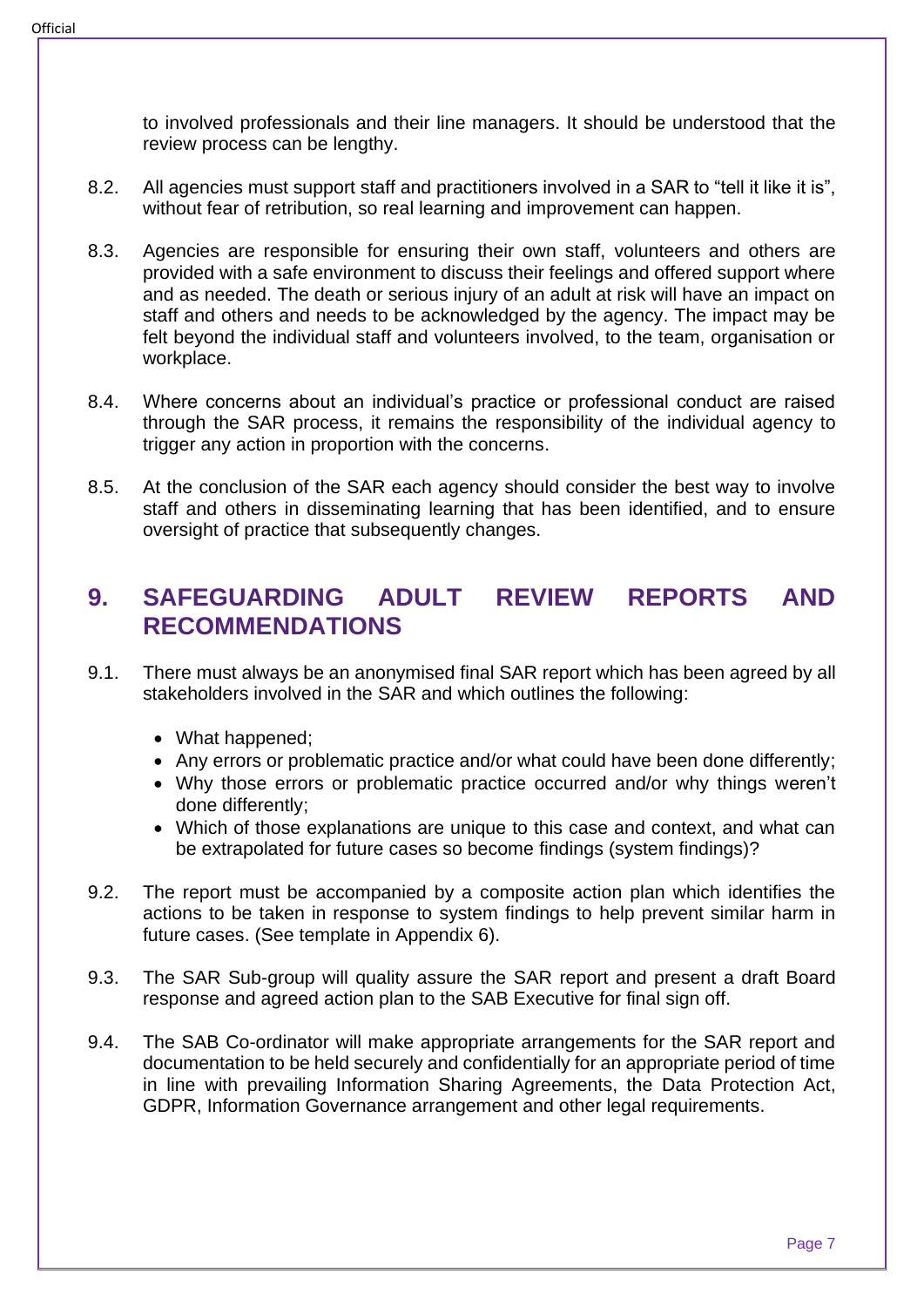### <span id="page-7-0"></span>**10. PUBLISHING REPORTS**

- 10.1. The final report will be circulated to all involved partners, with a 7-minute learning summary, to promote shared learning.
- 10.2. The SAB Executive will decide how much of the final SAR documentation will be made available on the RWSAB website. It will only be in exceptional circumstances where the SAR report will not be published in full. All SAR system findings will be submitted to the national **SAR library**, hosted by SCIE.
- 10.3. The findings of each SAR will be summarised in the RWSAB Annual Report, as required by the Care Act 2014.
- 10.4. The SAR Sub-Group will ensure that all agreed actions are completed and will regularly report on progress to the SAB Executive.

### <span id="page-7-1"></span>**11. FINDINGS, LEARNING LESSONS AND IMPLEMENTING RECOMMENDATIONS**

- 11.1. The real value of a SAR is to ensure that the relevant lessons are shared as widely as possible within the partnership and that these are used to shape and improve practice in order to do everything possible to prevent the issues in question happening again.
- 11.2. The RWSAB will ensure that 7-minute learning summaries are sent to all partners with a request for this to be disseminated and discussed within their organisations and to feedback to the RWSAB on this.

### <span id="page-7-2"></span>**12. REVIEW OF PROTOCOL**

12.1. This protocol will be reviewed within two years but may be updated earlier in response to any agreed changes.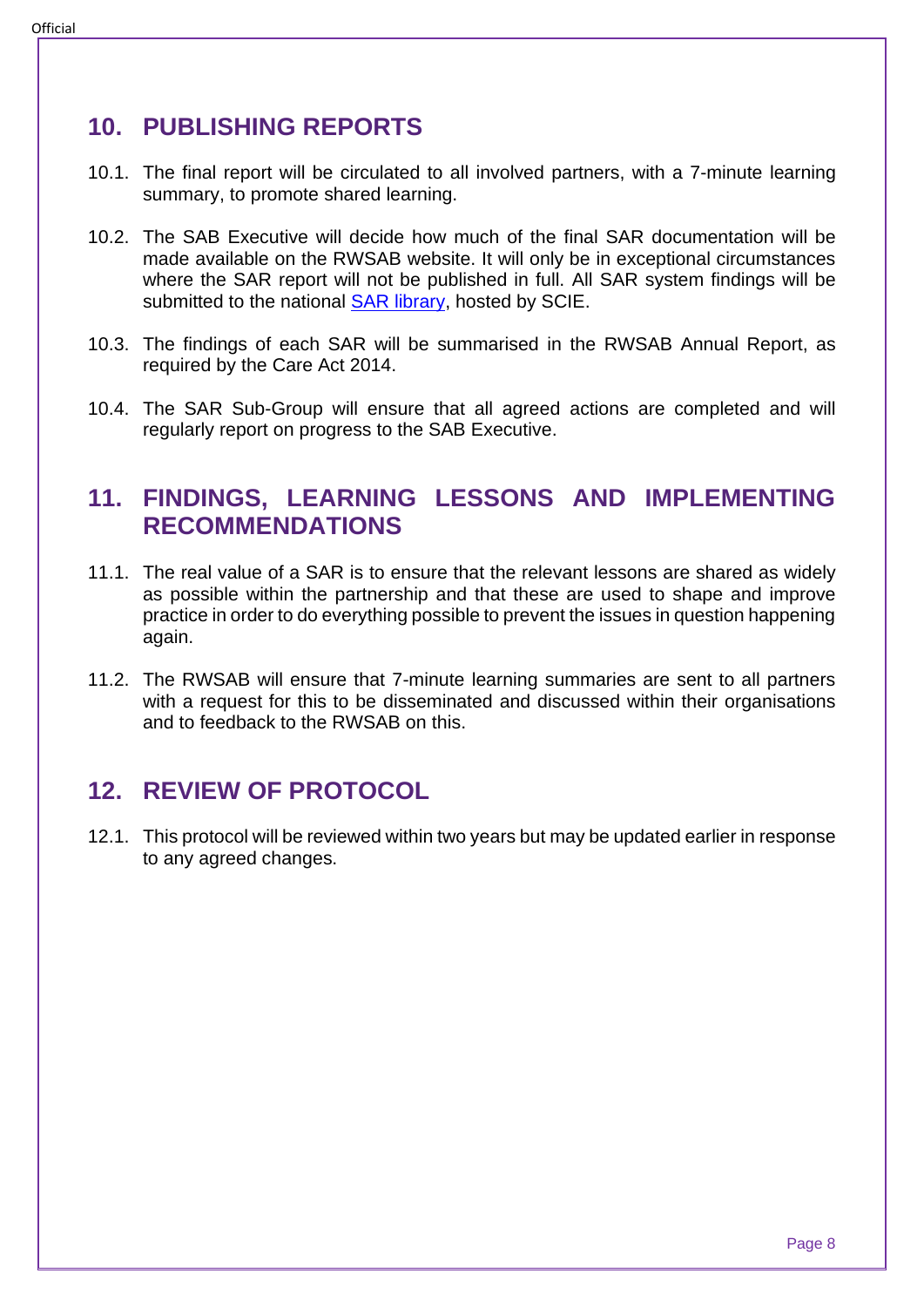## <span id="page-8-0"></span>**SAB Richmond & Wandsworth: Safeguarding Adult Review (Appendices) APPENDIX 1: Making a Safeguarding Adult Review referral**

### **Form A: REFERRAL NOTICE**

| <b>REFERRAL INFORMATION</b>                                                |  |  |
|----------------------------------------------------------------------------|--|--|
| Name of person making the referral:                                        |  |  |
| <b>Name of your Agency:</b>                                                |  |  |
| <b>Job title:</b>                                                          |  |  |
| Your email:                                                                |  |  |
| Your address:                                                              |  |  |
| Your telephone number:                                                     |  |  |
| Date of referral:                                                          |  |  |
| <b>IDENTIFYING INFORMATION</b>                                             |  |  |
| Name of person(s) being referred:                                          |  |  |
| Date of birth(s)                                                           |  |  |
| Age at time of incident or death:                                          |  |  |
| Date of incident or issues (please give<br>time range if more appropriate) |  |  |
| Date of death [if applicable]                                              |  |  |
| Gender:                                                                    |  |  |
| <b>Ethnicity:</b>                                                          |  |  |

| <b>SUBMISSION DETAILS</b>                           |                                                                                                                                                                                                                  |  |
|-----------------------------------------------------|------------------------------------------------------------------------------------------------------------------------------------------------------------------------------------------------------------------|--|
| <b>Email to</b><br>sab@richmondandwandsworth.gov.uk | By Post to:<br><b>Richmond and Wandsworth Safeguarding</b><br><b>Adults Board</b><br>Adult Social Care - Safeguarding Team<br>Town Hall Extension, 6th Floor<br><b>Wandsworth High Street</b><br><b>SW18 2PU</b> |  |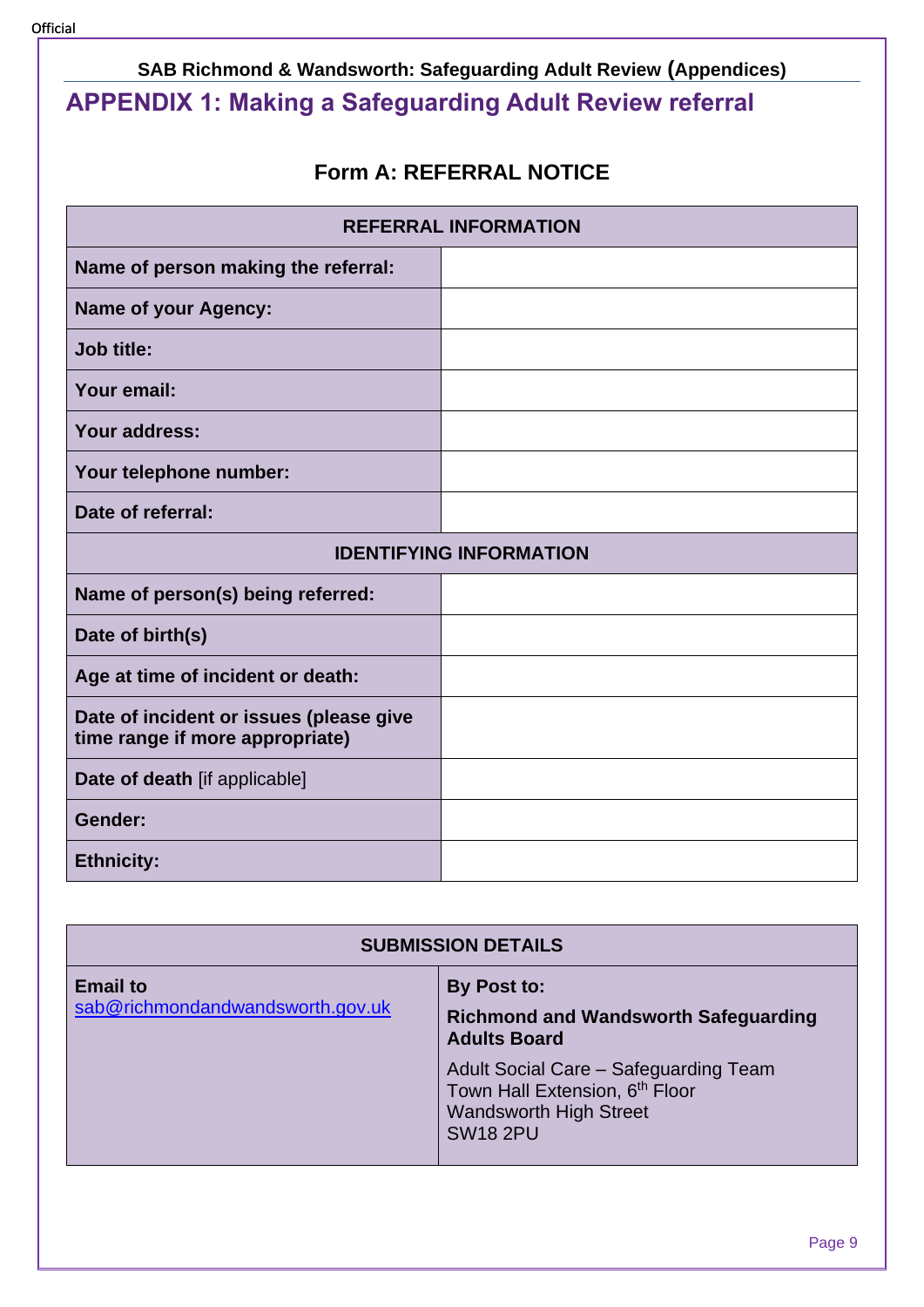| <b>SAB Richmond &amp; Wandsworth: Safeguarding Adult Review (Appendices)</b>                                                                                                                                                                                                                                                                                                             |  |  |  |  |
|------------------------------------------------------------------------------------------------------------------------------------------------------------------------------------------------------------------------------------------------------------------------------------------------------------------------------------------------------------------------------------------|--|--|--|--|
|                                                                                                                                                                                                                                                                                                                                                                                          |  |  |  |  |
| <b>REASON FOR REFERRAL</b>                                                                                                                                                                                                                                                                                                                                                               |  |  |  |  |
| (Do not exceed 4 sides of A4 text)                                                                                                                                                                                                                                                                                                                                                       |  |  |  |  |
| The purpose of a SAR is clearly defined in the Care Act 2014. It is to promote effective learning<br>and improvement actions to prevent future deaths or serious harm occurring again. The aim is<br>that lessons can be learnt for the case and applied to future cases to prevent similar harm re-<br>occurring. The purpose is NOT to hold any individual or organisation to account. |  |  |  |  |
| Why are you referring this case for Safeguarding Adult Review? In making your referral<br>for Safeguarding Adult Review, you should consult the local policy, setting out your reasons<br>as to why the criteria is met - please tick the appropriate boxes below.                                                                                                                       |  |  |  |  |
| The criteria you should consider are:                                                                                                                                                                                                                                                                                                                                                    |  |  |  |  |
| An adult in its area dies as a result of abuse or neglect                                                                                                                                                                                                                                                                                                                                |  |  |  |  |
| <b>AND</b>                                                                                                                                                                                                                                                                                                                                                                               |  |  |  |  |
| there is concern that partner agencies could have worked more effectively to protect<br>the adult                                                                                                                                                                                                                                                                                        |  |  |  |  |
| <b>OR</b>                                                                                                                                                                                                                                                                                                                                                                                |  |  |  |  |
| Where an adult is still alive but has experienced serious abuse or neglect;                                                                                                                                                                                                                                                                                                              |  |  |  |  |
| The criteria above are not met but the referrer believes there is value in doing a review<br>for learning, which can be applied to future cases.                                                                                                                                                                                                                                         |  |  |  |  |
| Please include details of any safeguarding meetings held, and names of Social<br>Workers or Safeguarding Adults Managers or others involved in the case.                                                                                                                                                                                                                                 |  |  |  |  |
| <b>Case summary</b><br>[Insert your summary of the case. As far as is possible, ensure all involved agencies' activities<br>are included in your summary]                                                                                                                                                                                                                                |  |  |  |  |
|                                                                                                                                                                                                                                                                                                                                                                                          |  |  |  |  |
| <b>Agencies and persons involved</b><br>[Please provide detailed information about agencies and professionals involved in the case,<br>and any parallel processes and meetings already happening.]                                                                                                                                                                                       |  |  |  |  |
|                                                                                                                                                                                                                                                                                                                                                                                          |  |  |  |  |
| <b>Main family contact</b><br>[please include full names, full postal address, email address and other contact details known<br>for the main family contact for the case]                                                                                                                                                                                                                |  |  |  |  |
| Names:<br>Postal address:                                                                                                                                                                                                                                                                                                                                                                |  |  |  |  |
| Email address:<br>Phone number:                                                                                                                                                                                                                                                                                                                                                          |  |  |  |  |
| Page 10                                                                                                                                                                                                                                                                                                                                                                                  |  |  |  |  |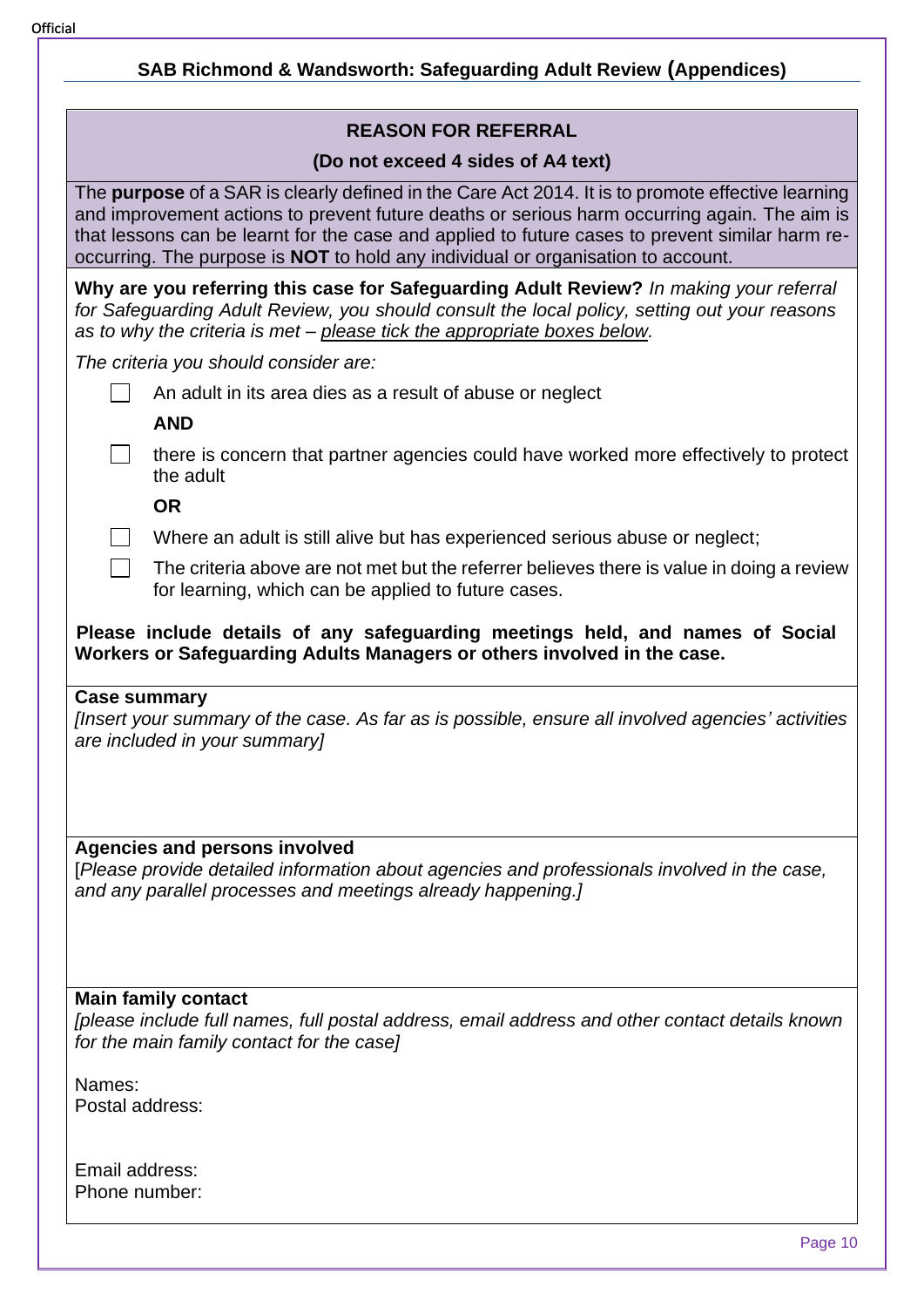### **PARALLEL PROCESSES**

*Have any other processes commenced which are looking at this case and/or are you aware of any that may likely to be instigated. Please tick the relevant boxes, and where another process has started or is likely to start, please give details below*

#### **Please tick as applicable:**

| <b>Process</b><br><b>Commenced</b>                                    |            | <b>Planned</b> |            |           |
|-----------------------------------------------------------------------|------------|----------------|------------|-----------|
|                                                                       | <b>Yes</b> | <b>No</b>      | <b>Yes</b> | <b>No</b> |
| Section 42 Adult Safeguarding Enquiry                                 |            |                |            |           |
| Criminal Investigation                                                |            |                |            |           |
| Domestic Homicide Review (DHR)                                        |            |                |            |           |
| Mental Health Homicide Review (MHHR)                                  |            |                |            |           |
| Serious Incident (SI)                                                 |            |                |            |           |
| Coroner's Inquest                                                     |            |                |            |           |
| Serious Case Review (Children)                                        |            |                |            |           |
| Other                                                                 |            |                |            |           |
| 'Other' – please state:                                               |            |                |            |           |
|                                                                       |            |                |            |           |
|                                                                       |            |                |            |           |
| Lead contact for each of the processes identified above [where known] |            |                |            |           |

| <b>Completed by [Name]:</b> |  |
|-----------------------------|--|
| Job title:                  |  |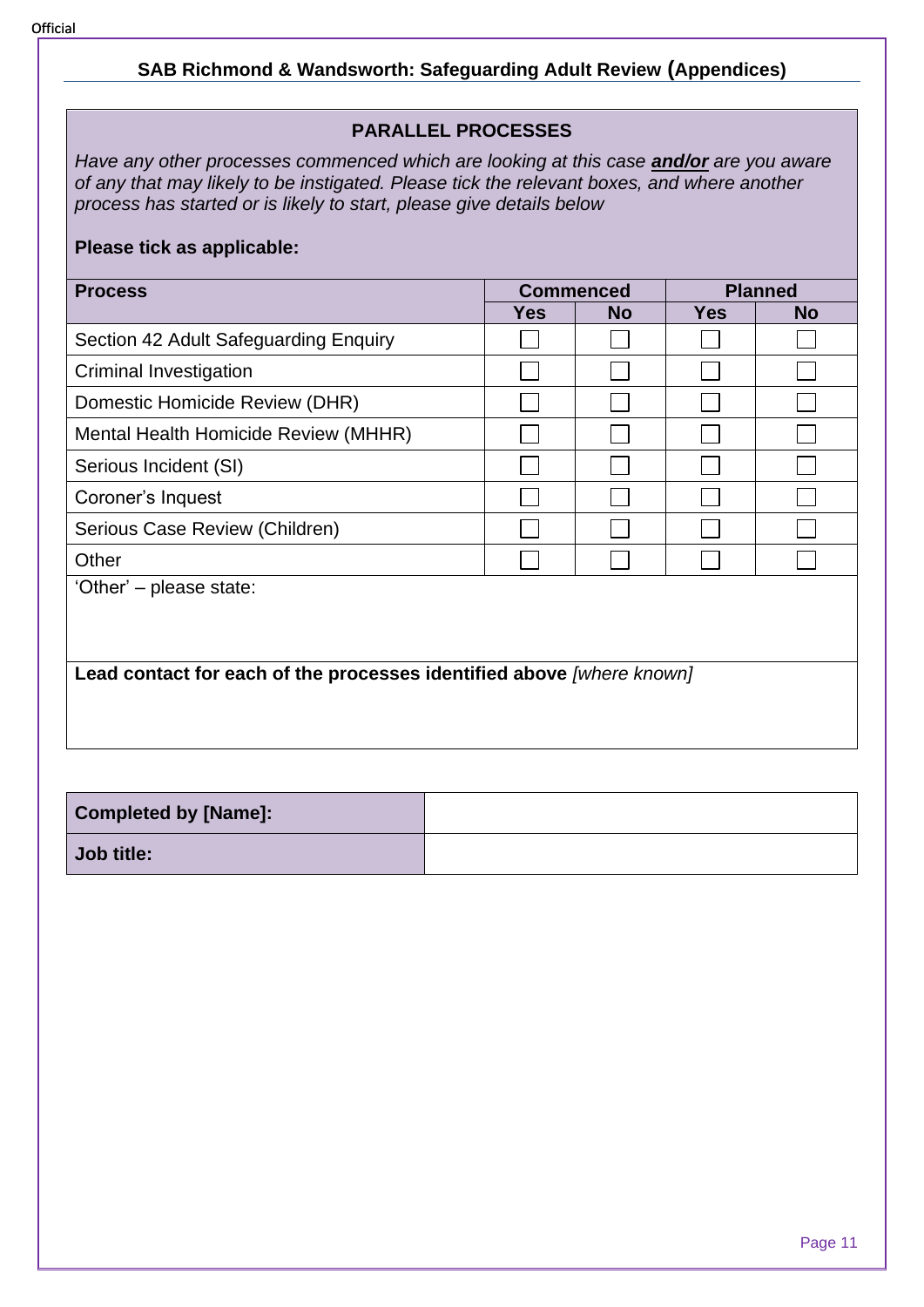### <span id="page-11-0"></span>**APPENDIX 2: Initial letter of notice about SAR**

Dear [insert name]

#### **Re: NOTICE OF SAFEGUARDING ADULT REVIEW**

#### **Name of Person: John Bloggs (JB) Date of Birth: 08/08/2025**

A decision has been made to undertake a Safeguarding Adult Review (SAR) in terms of section 44 of the Care Act, for the above-named person.

The purpose of a SAR is:

- To promote effective learning and improvement to services and how they work together;
- To learn lessons about how the local safeguarding system works which will help to reduce the likelihood of future harm;
- To understand what happened and why.

The relevant dates to be considered cover from [date] to [date].

Each agency will be required to:

- Identify lead contact for the SAB on this case and notify the SAB via email by [date] of names and contact details.
- Prepare a key event chronology of your agency's involvement between [dates]. This will be required by [date].

Please send contact details and chronology to [SAB@richmondandwandsworth.gov.uk](mailto:SAB@richmondandwandsworth.gov.uk)

Yours sincerely,

**Chair, Safeguarding Adult Review Sub-group Richmond and Wandsworth SAB**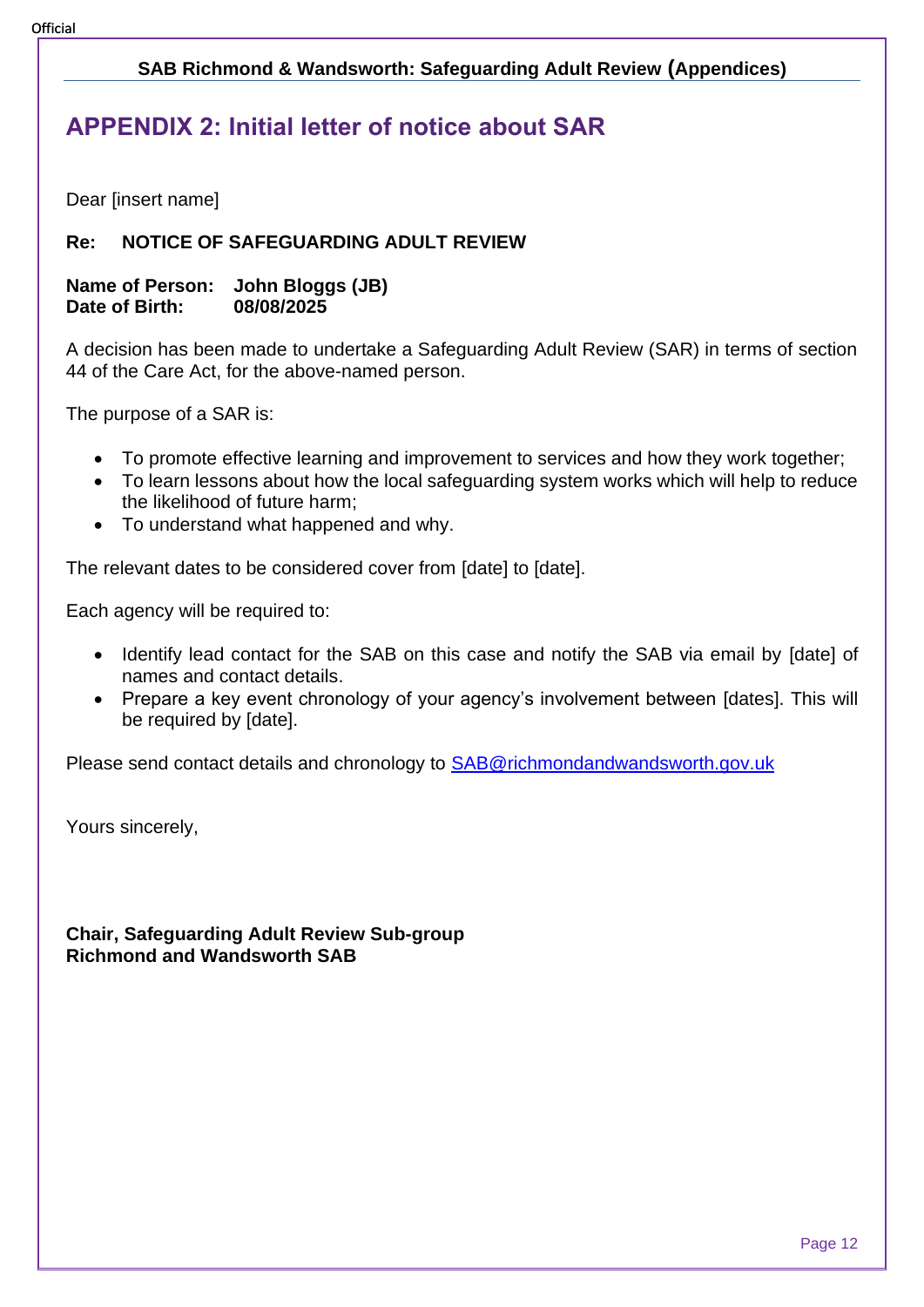### <span id="page-12-0"></span>**APPENDIX 3: Significant Event Chronology**

A chronology of each agencies actions is a starting point for all SARs. Agencies are required to complete a chronology outlining all significant activities undertake. It is helpful to also articulate where agencies were unable to complete an expected action or missed a deadline.

The chronology should be completed in excel with a consistent date format and details of agency and team involved. The usual format is outlined below:

| <b>Date</b> | <b>Actions/activities</b>                                                  | <b>Agency</b> | Team [where<br>applicable] |
|-------------|----------------------------------------------------------------------------|---------------|----------------------------|
| dd/mm/yyyy  | Summary of actions taken or due to be taken.<br>Observations and reasoning |               |                            |
|             |                                                                            |               |                            |
|             |                                                                            |               |                            |
|             |                                                                            |               |                            |
|             |                                                                            |               |                            |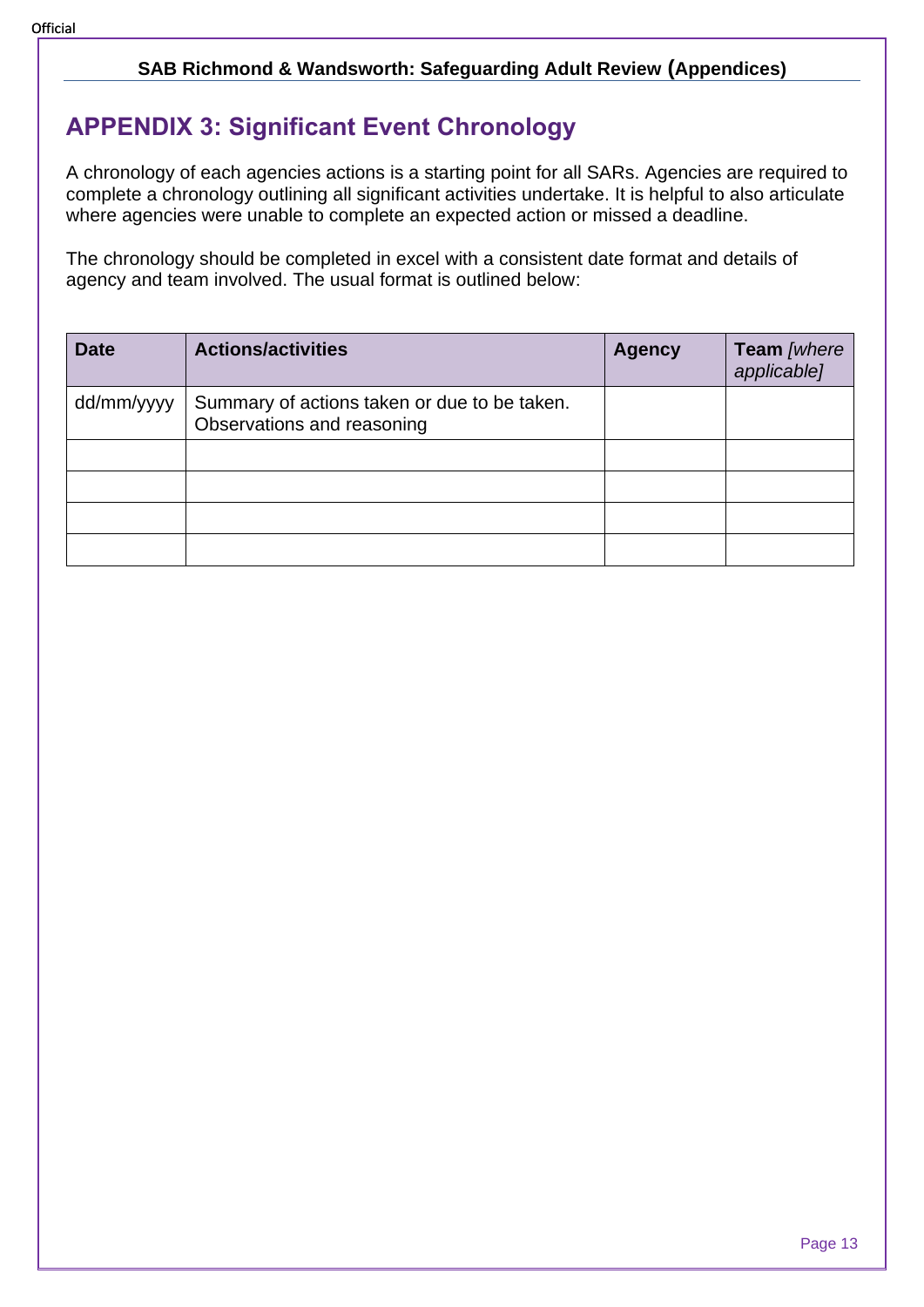<span id="page-13-0"></span>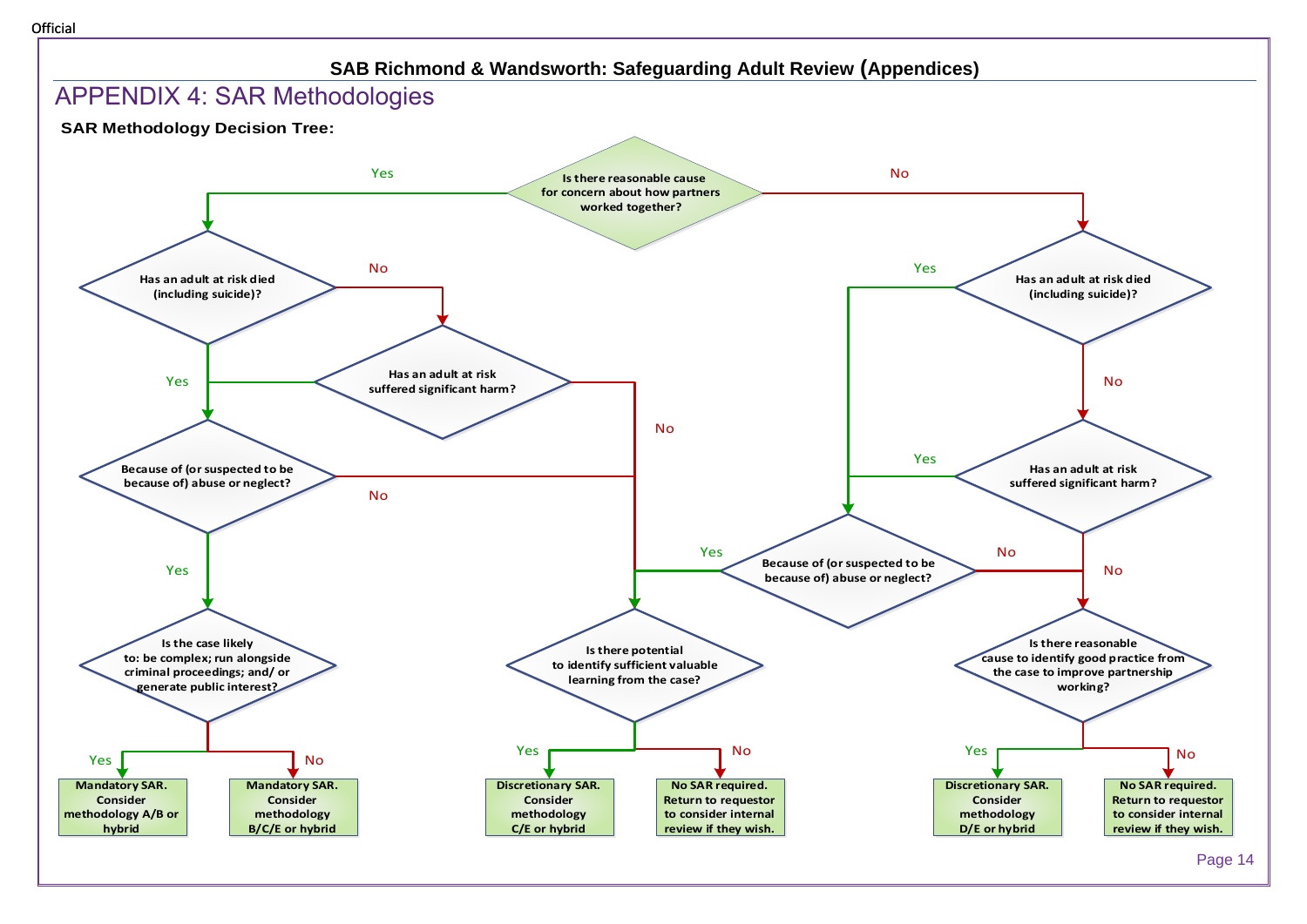### **OPTION A: Traditional Approach**

#### **Key features:**

- ➢ Independent Author
- ➢ Formal panel (senior managers not involved in case)
- ➢ Panel is fixed and responsible for terms of reference and quality assure findings
- $\triangleright$  Each agency prepare Individual Management Reports (IMRs) based on review of their agency files

#### **Advantages Disadvantages**

- $\checkmark$  Methodology usually reflects that of Children SCRs/Domestic Homicide Reviews (DHR).
- $\checkmark$  Public/political confidence is more likely to be assured via a tried and tested approach.
- $\checkmark$  Familiar to stakeholders, who may consider it more robust/objective.
- $\checkmark$  Brings a strong level of independence and scrutiny.
- $\checkmark$  Composite action plan offers clear governance of implementation of necessary practice and system changes.
- $\triangleright$  Family involved as agreed
- ➢ Provides analysis of what happened and why, and reflects on gaps in the system to identify areas for change



- **\*** Can be perceived punitive, attributing blame which is not the focus of a SAR
- Frontline staff often feel/are excluded and disengage from process and subsequent learning.
- **\*** Family involvement limited to receiving report.

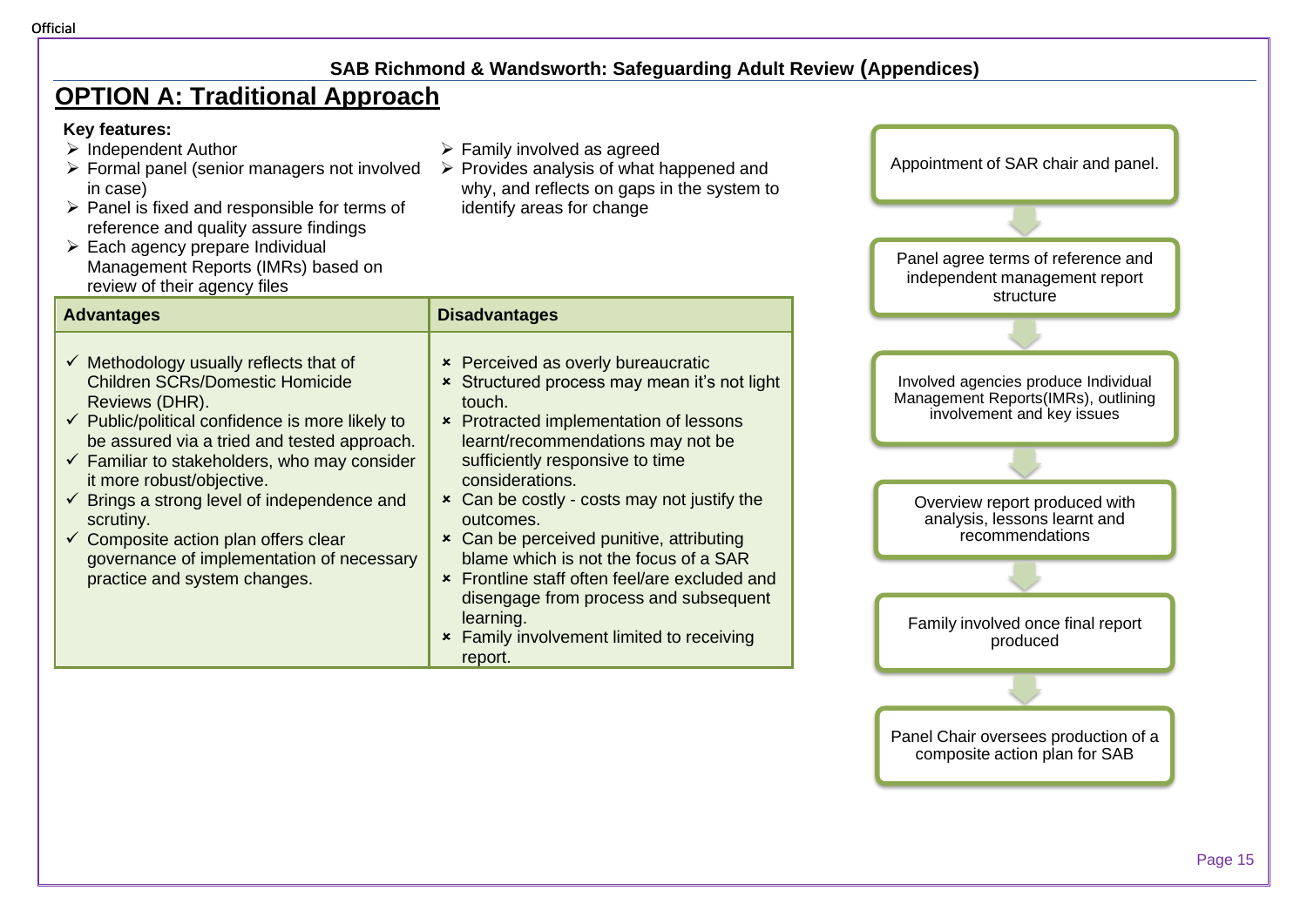### **OPTION B: Root Cause Analysis**

#### **Key features:**

- ➢ Team/ investigator led
- ➢ Staff/ adult/ family involved via interviews
- $\triangleright$  No single agency management reports
- ➢ Integrated chronology

#### **Advantages Disadvantages**

- $\checkmark$  Structured process of reflection
- $\checkmark$  Reduced burden on individual agencies to produce management reports
- $\checkmark$  Managed approach to staff involvement may fit well where criminal proceedings are ongoing
- $\checkmark$  Analysis from a team of reviewers may provide more balanced view
- $\checkmark$  Enables identification of multiple causes/ contributory factors and multiple causes
- $\checkmark$  Focusses on areas with greatest potential to cause future incidents
- $\checkmark$  Based on thorough academic research and review

 $\triangleright$  Looks at what happened and why, and reflects on gaps in the system to identify areas for change

 Burden of analysis falls on small team/ individual, rather than each agency contributing its own analysis via a

single agency ownership of learning/

with no formal channel for clarification

events/incidents and not complex multi-

**\*** Trained reviewers not widely available **x** Structured process may mean it's not

**\*** RCA may be more suited to single

 Staff/family involvement limited to contributing data, not to analysis

actions

light-touch

agency issues



Reviewer appointed.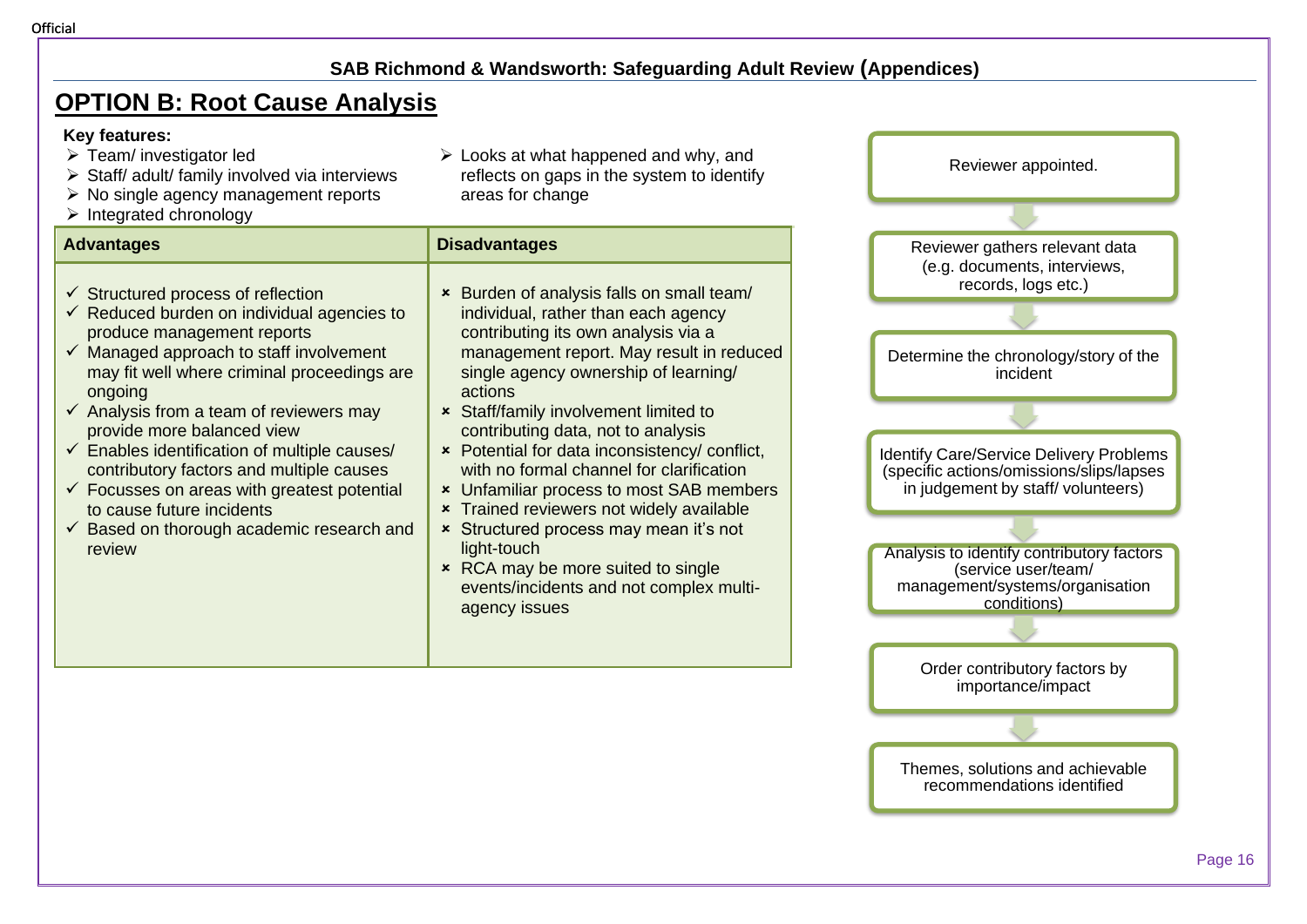### **OPTION C: Learning Together**

#### **Key features:**

- $\triangleright$  Lead reviewer led.
- ➢ Staff/ adult/ family involved via case group and 1:1 conversations.
- ➢ No single agency management reports.
- $\triangleright$  Integrated narrative
- ➢ Significant event chronology.
- $\triangleright$  Aims to identify underlying patterns/ factors that support good practice or create unsafe conditions.

| <b>Advantages</b>                                                                                                                                                                                                                                                                                                                                                                                                                                                                                                                                                                                                                                                                                                                                                                                                                                                                                                                                                                                                  | <b>Disadvantages</b>                                                                                                                                                                                                                                                                                                                                                                                                                                                                                  |
|--------------------------------------------------------------------------------------------------------------------------------------------------------------------------------------------------------------------------------------------------------------------------------------------------------------------------------------------------------------------------------------------------------------------------------------------------------------------------------------------------------------------------------------------------------------------------------------------------------------------------------------------------------------------------------------------------------------------------------------------------------------------------------------------------------------------------------------------------------------------------------------------------------------------------------------------------------------------------------------------------------------------|-------------------------------------------------------------------------------------------------------------------------------------------------------------------------------------------------------------------------------------------------------------------------------------------------------------------------------------------------------------------------------------------------------------------------------------------------------------------------------------------------------|
| $\checkmark$ Structured process of reflection.<br>$\checkmark$ Reduced burden on individual agencies to<br>produce management reports.<br>$\checkmark$ Front line professionals describe the<br>conditions prevailing during the incident<br>and participate fully in process<br>$\checkmark$ Family members views are encouraged to<br>shape final report.<br>$\checkmark$ Group of senior managers analyses the<br>events together arriving at a balanced<br>view.<br>$\checkmark$ Enables identification of multiple causes/<br>contributory factors and multiple causes<br>$\checkmark$ Tried and tested in children's safeguarding.<br>$\checkmark$ Pool of accredited independent reviewers<br>available, and opportunity to train in-house<br>reviewers to build capacity.<br>$\checkmark$ Tools can be applied flexibly and can be as<br>light touch or intense as SAB requires.<br>Range of pre-existing analysis tools<br>available.<br>$\checkmark$ SAB actively involved in shaping the action<br>plan | × Burden of analysis falls on small team/<br>individual, rather than each agency<br>contributing its own analysis via a<br>management report. May result in<br>reduced single agency ownership of<br>learning/actions.<br>* Challenge of managing the process with<br>large numbers of professionals/family<br>involved.<br>* Wide staff involvement may not suit<br>cases where criminal proceedings are<br>ongoing, and staff are witnesses.<br><b>*</b> Unfamiliar process to most SAB<br>members. |

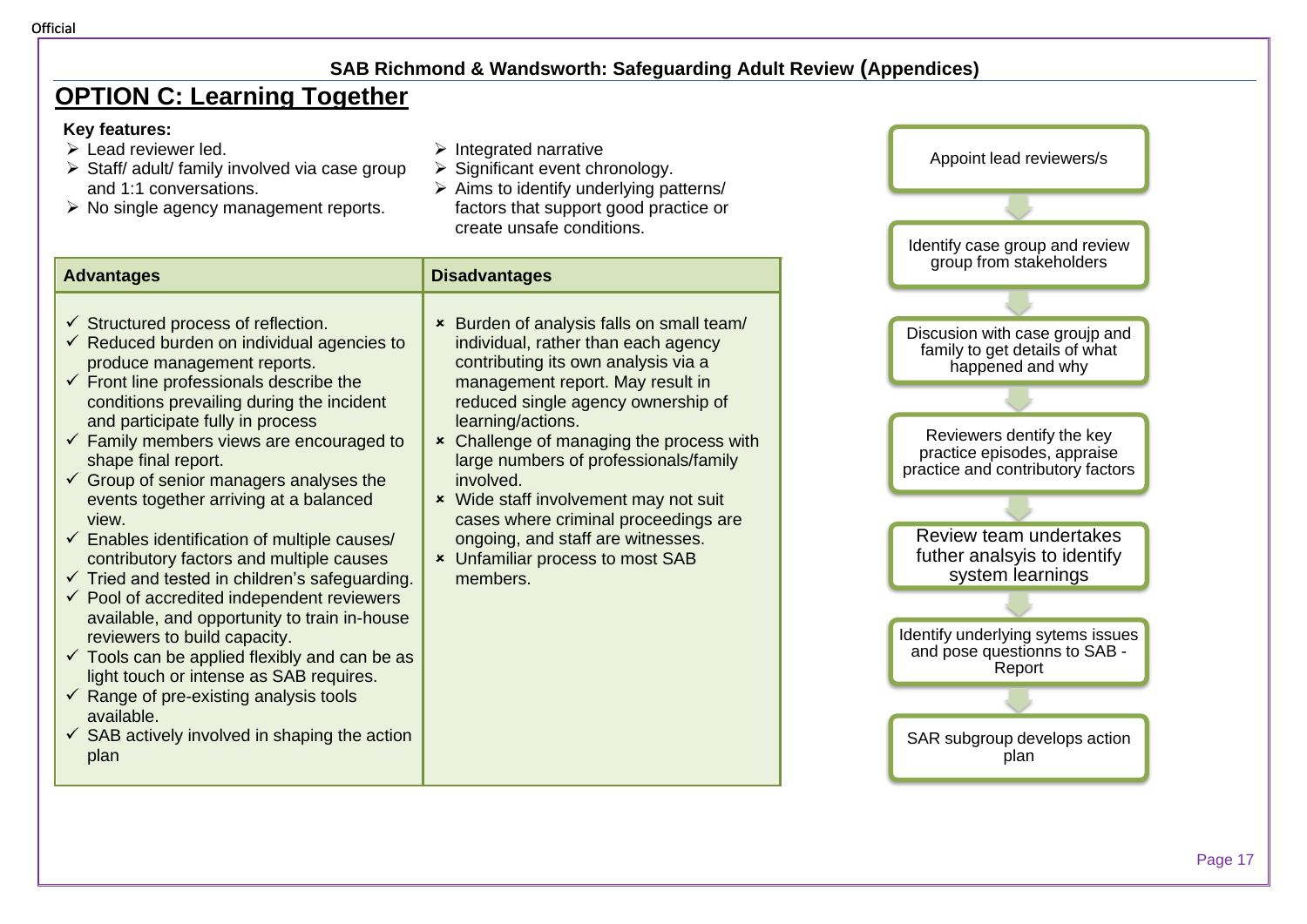### **OPTION D: Appreciative Enquiry**

#### **Key features:**

- $\triangleright$  Panel led, with facilitator
- ➢ Staff involved via panel. Adult/ family involved via meeting
- ➢ No chronology/ management reports

| $\triangleright$ Aims to find out what went right and what |
|------------------------------------------------------------|
| works in the system, and identify changes                  |
| to make so this happens more often                         |

| <b>Advantages</b>                                                                                                                                                                                                                                                                                                                                                                                                                                                        | <b>Disadvantages</b>                                                                                                                                                                                                                                                             |
|--------------------------------------------------------------------------------------------------------------------------------------------------------------------------------------------------------------------------------------------------------------------------------------------------------------------------------------------------------------------------------------------------------------------------------------------------------------------------|----------------------------------------------------------------------------------------------------------------------------------------------------------------------------------------------------------------------------------------------------------------------------------|
| $\checkmark$ Light-touch, cost-effective and yields<br>learning quickly – process can be<br>$\checkmark$ Completed in 2-3 days<br>$\checkmark$ Staff who worked on the case are fully<br>involved<br>$\checkmark$ Shared ownership of learning<br>$\checkmark$ Effective model for good practice cases<br>$\checkmark$ Some trained facilitators available<br>$\checkmark$ Well-researched and reviewed academic<br>model<br>$\checkmark$ Model understood fairly widely | × Not designed to cope with 'poor' practice/<br>systems 'failure' cases<br>* Adult/ family only involved via a meeting<br>* Speed of review may reduce opportunities<br>for consideration<br>* Model not well developed or tested in<br>safeguarding. Minimal guidance available |

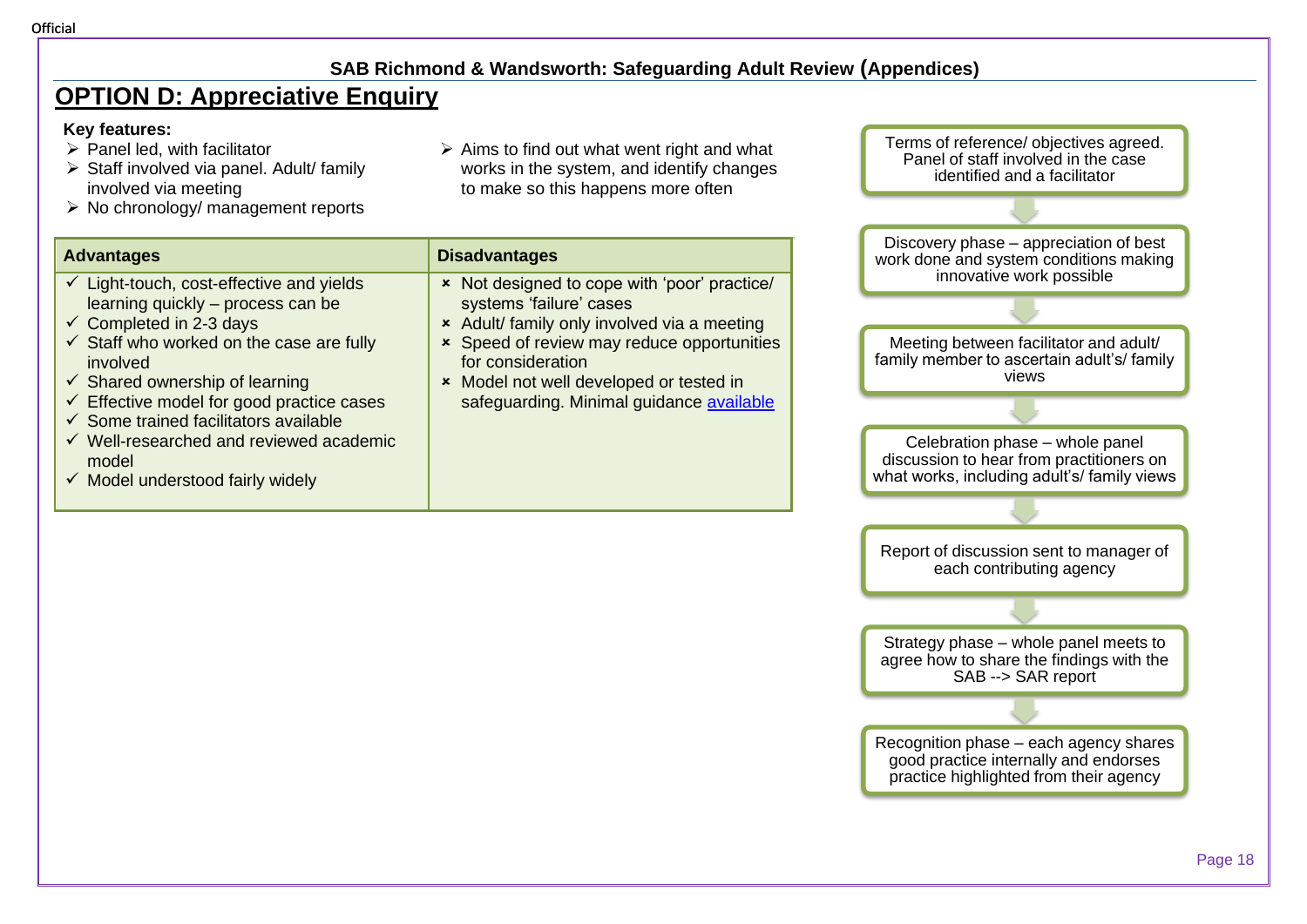### **OPTION E: SAR in Rapid Time**

#### **Key features:**

- $\triangleright$  Lead reviewer led.
- $\triangleright$  Co-designed with all participants conversations.
- ➢ No single agency management reports.
- $\triangleright$  Final report is short
- $\triangleright$  Completed within short timescale
- ➢ Significant event chronology.
- ➢ Aims to identify underlying patterns/ factors that support good practice or create unsafe conditions.

| <b>Advantages</b>                                                                                                                                                                                                                                                                                                                                                                                                                                                                                                                                                                                                                                                                                                                                                                                                                                                            | <b>Disadvantages</b>                                                                                                                                                                                                                                                               |
|------------------------------------------------------------------------------------------------------------------------------------------------------------------------------------------------------------------------------------------------------------------------------------------------------------------------------------------------------------------------------------------------------------------------------------------------------------------------------------------------------------------------------------------------------------------------------------------------------------------------------------------------------------------------------------------------------------------------------------------------------------------------------------------------------------------------------------------------------------------------------|------------------------------------------------------------------------------------------------------------------------------------------------------------------------------------------------------------------------------------------------------------------------------------|
| $\checkmark$ Completed quickly and takes limited<br>practitioner and manager time<br>$\checkmark$ Learnings able to be shared in real time<br>$\checkmark$ Structured process of reflection.<br>$\checkmark$ Reduced burden on individual agencies to<br>produce management reports.<br>$\checkmark$ Involves front line professionals and<br>managers in reflective dialogue across<br>agencies<br>$\checkmark$ Family members views are encouraged to<br>shape final report.<br>$\checkmark$ Enables identification of root causes and<br>system contributory factors<br>$\checkmark$ Rooted in working together methodology<br>$\checkmark$ Tools can be applied flexibly and can be as<br>light touch or intense as SAB requires.<br>$\checkmark$ Range of pre-existing analysis tools<br>available.<br>$\checkmark$ SAB actively involved in shaping the action<br>plan | <b>*</b> Challenge of managing the process with<br>large numbers of professionals/family<br>involved.<br>* Wide staff involvement may not suit<br>cases where criminal proceedings are<br>ongoing, and staff are witnesses.<br><b>*</b> Unfamiliar process to most SAB<br>members. |

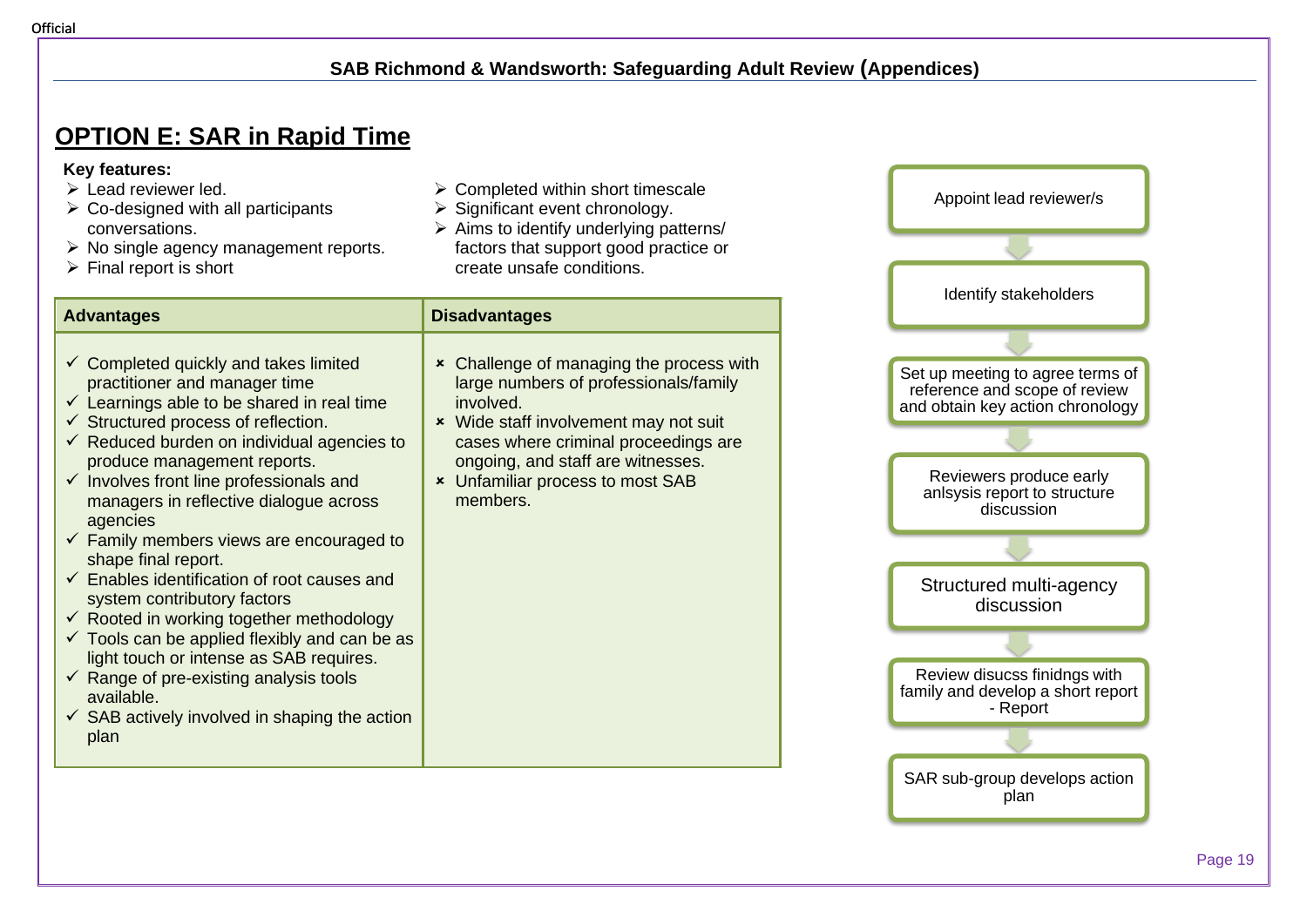### <span id="page-19-0"></span>**APPENDIX 5: Letter to person/family**

Dear XXXX.

#### **Re: [full names of person SAR case is conducted for]**

I am writing to you as the named family representative of the late XXXX to inform you that Richmond and Wandsworth Safeguarding Adults Board (RWSAB) has made the decision to undertake a Safeguarding Adult Review (SAR) into the circumstances surrounding XXXX's death/incident *[delete as appropriate]*.

The objective of the Safeguarding Adult Review is for involved agencies to identify ways in which they can work together more effectively to protect people. The focus is not on apportioning blame but to focus on improving the way organisations work together, identify lessons and recommendations and recognise any best practice.

As part of the process, the reviewers will offer to meet with you to explain how they will work and also once there is a final draft of the review, to discuss your views on the findings. Please let the Safeguarding Board Co-ordinator know via email at SAB@richmondandwandsworth.gov.uk if you would like to meet with the reviewers to understand more about how the process works.

Yours sincerely,

Chair of the SAR Sub-group Richmond & Wandsworth Safeguarding Adults Board